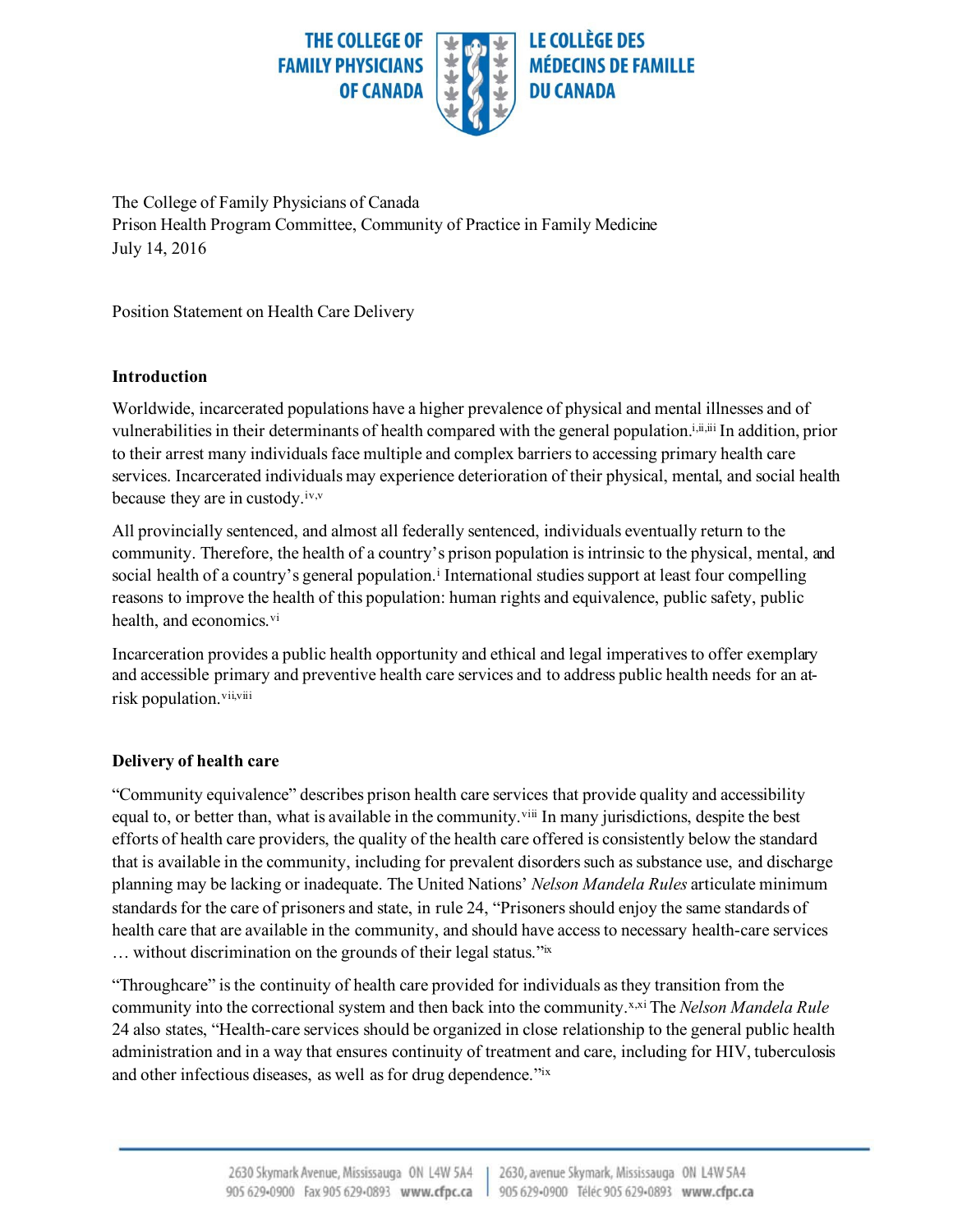The World Health Organization (WHO) Health in Prisons Programme recommends that a country's prison health care and public health services delivery should be integrated into its ministry of health, and that the responsibility for medical/public health services for incarcerated populations should not be under the jurisdiction of the ministry of justice.xii Other countries have recognized the importance of prison health care and the need to reform their systems. Norway, France, and the United Kingdom now use their regular health care systems to serve prisoners. This type of integration leads to the implementation within correctional facilities of community-equivalent health care standards and procedures.xiii It also fosters the goal of reducing health inequity and improving health outcomes, for individuals and for communities, during both the individual's incarceration and the transition from correctional facilities to the outside community.<sup>xiv</sup> In addition, "... the responsibility and the budget for the health care needs of the prison population are transferred to a recognized health authority. The organization and administration of prison health services from outside the prison system means more autonomy with less conflict between health personnel and corrections authorities. Thus, health care professionals working in the prison system will have more regular exposure to the values and ethics that guide usual practice."xv

# **The Canadian situation**

Despite existing WHO recommendations, only two provinces in Canada—Alberta and Nova Scotia have transferred the responsibility for health care delivery within provincial correctional centres to their respective provincial ministry of health.xiii,xvi,xvii Currently, correctional health care in all other Canadian provinces and territories is under the jurisdiction of the respective ministry of justice. Health care for federal correctional facilities is delivered by stand-alone health care services under the jurisdiction of the Department of Justice Canada.xviii

Family physicians are health advocates who are called on to be socially accountable.xix,xx The College of Family Physicians of Canada (CFPC) promotes social justice as the pursuit and/or attainment of equity in society.<sup>xxi</sup> Social justice focuses on addressing the social determinants of health and minimizing their negative effects on individuals' health.<sup>xxii,xxii</sup> Accordingly, the CFPC Prison Health Program Committeexxiv advocates for best health care practices for incarcerated populations in Canada, for reasons described in the preceding rationale.

Therefore, the purpose of this CFPC position paper is to recommend the integration of correctional medical and public health care into provincial/territorial/federal ministries of health to foster best practices of community equivalence and throughcare.

### **Recommendations**

1. All provinces and territories should transfer the responsibility of correctional medical, mental, and public health care delivery from their respective ministry of justice to their ministry of health.

2. Responsibility for delivery of medical and mental health care services in federal correctional facilities should be separated completely from the Department of Justice Canada.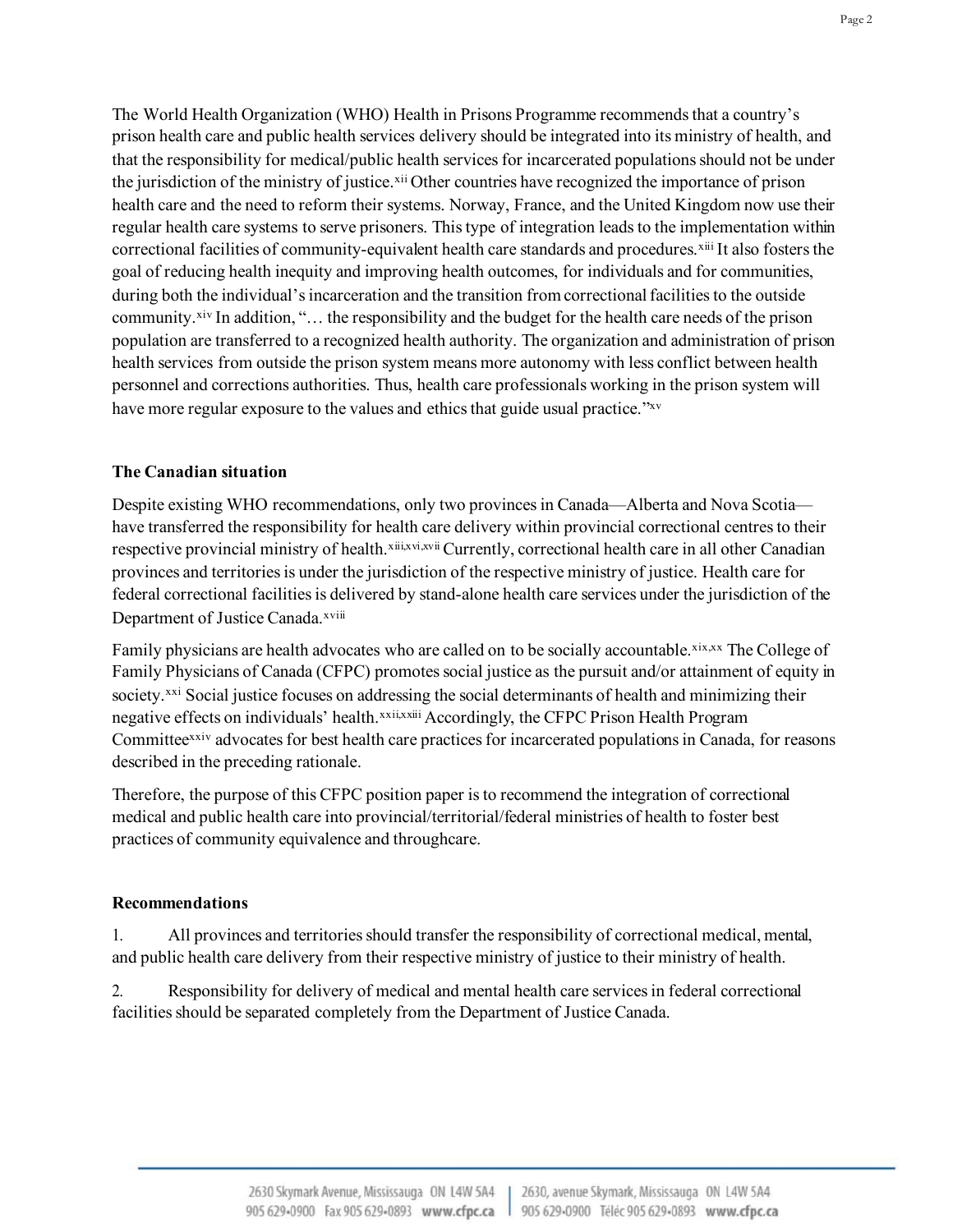### **Conclusion**

Health care standards in Canadian prison settings must be achieved and maintained at levels that at least meet the standards of medical care available to all Canadians. To optimize the provision of health services such that individual and public health issues are addressed according to national and provincial/territorial standards of best practices, it is recommended that the responsibility for the delivery of health care in our correctional facilities is transferred from judicial to health ministries at all levels.

[http://apps.who.int/iris/bitstream/10665/108575/1/E91402.pdf.](http://apps.who.int/iris/bitstream/10665/108575/1/E91402.pdf) Accessed 2016 November.

<sup>v</sup> John Howard Society of Ontario. *Fractured care: Public health opportunities in Ontario's correctional institutions*. Toronto, ON: John Howard Society of Ontario. 2016. Available from:

```
x Glasgow City Council. Throughcare. Available from:
```

```
www.glasgow.gov.uk/index.aspx?articleid=17256. Accessed 2016 November.
```

```
xi Stevens K. The challenges of implementing throughcare. Paper presented at: Probation and Community
Corrections: Making the Community Safer Conference; September 23–24, 2002; Perth, Australia.
xii Enggist S, Moller L, Galea G, Udesen C, eds. Prisons and Health. Copenhagen, Denmark: World
```

```
Health Organization; 2014. Available from: www.euro.who.int/en/health-topics/health-
```
determinants/prisons-and-health/publications/2014/prisons-and-health. Accessed 2016 November. xiii Woods D. Alberta Health Services (AHS) Healthcare Delivery In Alberta's Provincial Correctional

<sup>i</sup> Fazel S, Baillargeon J. The health of prisoners. *Lancet* 2011;377(9769):956-65. doi: 10.1016/S0140- 6736(10)61053-7.

ii Kouyoumdjian F, Schuler A, Matheson FI, Hwang SW. The health status of prisoners in Canada: Narrative review. *Can Fam Physician* 2016;62(3):215-22.

iii Correctional Service Canada. *Mental Health Strategy For Corrections in Canada; A Federal-Provincial-Territorial Partnership*. Ottawa, ON: Correctional Service Canada. Available from: www.cscscc.gc.ca/health/092/MH-strategy-eng.pdf. Accessed 2016 November.

iv World Health Organization. *Trenčín statement on prisons and mental health*. Copenhagen, Denmark: World Health Organization. 2008. Available from:

[http://johnhoward.on.ca/wp-content/uploads/2016/04/Fractured-Care-Final.pdf.](http://johnhoward.on.ca/wp-content/uploads/2016/04/Fractured-Care-Final.pdf) Accessed 2016 November.

vi Kinner SA, Wang EA. The case for improving the health of ex-prisoners. *Am J Public Health* 2014;104(8):1352-5.doi: 10.2105/AJPH.2014.301883.

vii World Health Organization. *Prison Health as part of Public Health*. Moscow, Russia: World Health Organization. 2003. Available from:

http://www.euro.who.int/\_[data/assets/pdf\\_file/0007/98971/E94242.pdf](http://www.euro.who.int/__data/assets/pdf_file/0007/98971/E94242.pdf). Accessed 2016 November. viii Lines R. The right to health of prisoners in international human rights law. *Int J Prison Health* 2008;4(1):3-53. doi: 10.1080/17449200701862145.

ix United Nations Standard Minimum Rules for the Treatment of Prisoners (the Nelson Mandela Rules). Geneva, Switzerland; 2015 [cited 2016 Jun 27]. Available from[: www.penalreform.org/wp](http://www.penalreform.org/wp)content/uploads/2015/05/MANDELA-RULES.pdf. Accessed 2016 November.

Centres- Lessons Learned. National Correctional Services Healthcare Conference. Ottawa; 2014. xiv Department of Health, International Centre for Prison Studies. Prison Health and Public Health: The integration of prison health services (report from a conference). Paper presented April 2, 2004, London, UK. Available from:

[www.prisonstudies.org/sites/default/files/resources/downloads/health\\_service\\_integration.pdf](http://www.prisonstudies.org/sites/default/files/resources/downloads/health_service_integration.pdf). Accessed 2016 November.